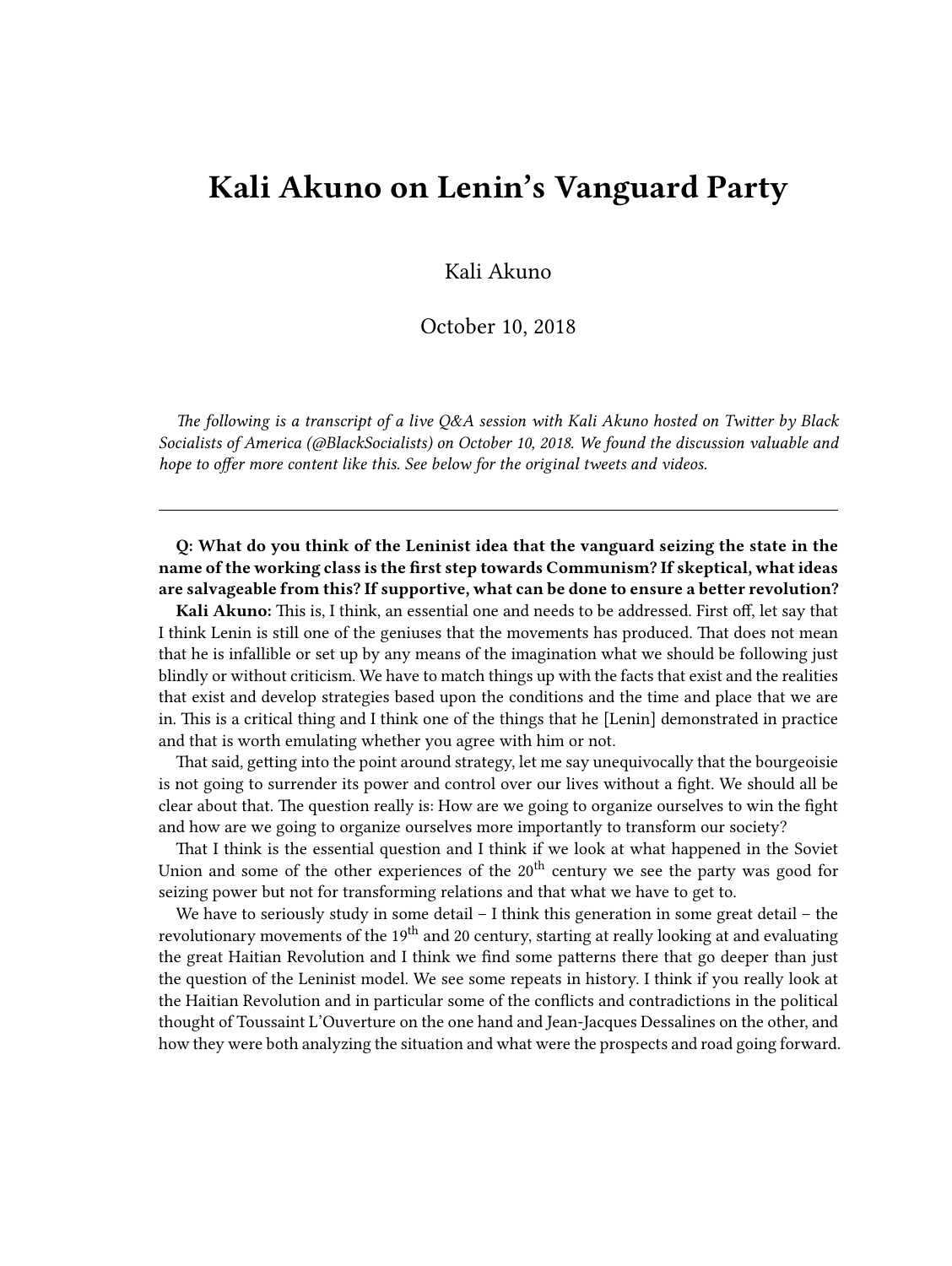What you'll find there is outside of both them being generals and being in militarized structures you'll find some parallels between some aspects of what's being questioned as the Leninist model. But beyond that you just see the larger dynamic of the questions they had to face: How was this laboratory project going to survive surrounded by enemies, constantly being threatened with invasion, and how was it going to both meet the needs of its people but defend the gains that they had made? And this is a question that all of the movements in the  $19<sup>th</sup>$  century definitely had to confront but also the  $20<sup>th</sup>$  century. I think the form that Lenin came up with dealt with part of the question but what you also see in the Haitian example is once they obtain power they did not know how to transform the relations of production, they did not know how to change society in that way – this is our challenge.

Obviously looking at history, I would argue, that you can't wait until some party claiming to be revolutionary seizes power to try to start ushering in the social transformation. It has to be done, I would argue, long before those forces make a real contest for power. But that contest is going to have to be made. That part I think we need to all be very clear about and I would love to argue that with anybody.

That said, one of the key things in my thinking and evolution has always been to really look at how various traditions have sought to do the self-organizing of the class: to both seize the means of productions but also usher in new ways to socially reproduce ourselves and to make ourselves into better humans who live in harmony with the environment. And for that I think we have to draw upon the many varied traditions of the left – anarchism, anarcho-syndicalism, the ecology movement and it's different threads. These are all things that are going to be needed I think for us to really usher in a serious transformation that's about ending the sixth extinction which we are going through, directly confronting the calamity of climate change and its threat to all of complex life forms on this planet, not just to humans. This is where I think many of the practices of the social and solidarity economy are important for us to really take seriously and to adopt. And some of the folks who have been best at upholding that tradition, at least over the last 50 to 60 years, have actually been anarchists and this is something we have to look at.